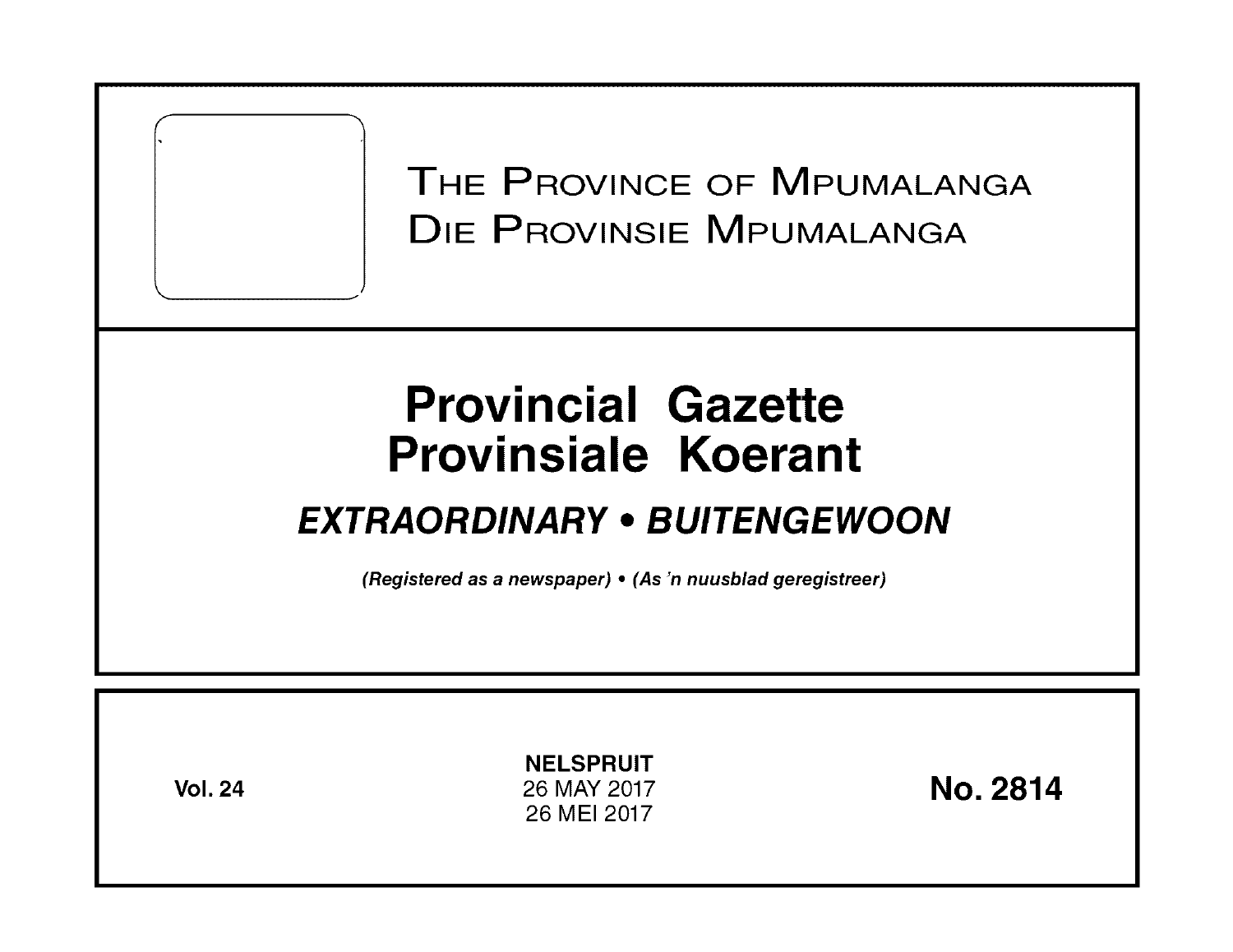## **CONTENTS**

|    |                                                                                                              | Gazette<br>No. | Page<br>No. |
|----|--------------------------------------------------------------------------------------------------------------|----------------|-------------|
|    | <b>PROVINCIAL NOTICES • PROVINSIALE KENNISGEWINGS</b>                                                        |                |             |
| 50 | Local Government: Municipal Electoral Act (27/2000): Electoral Comission: Election Timetable: Ward 45 of the | 2814           |             |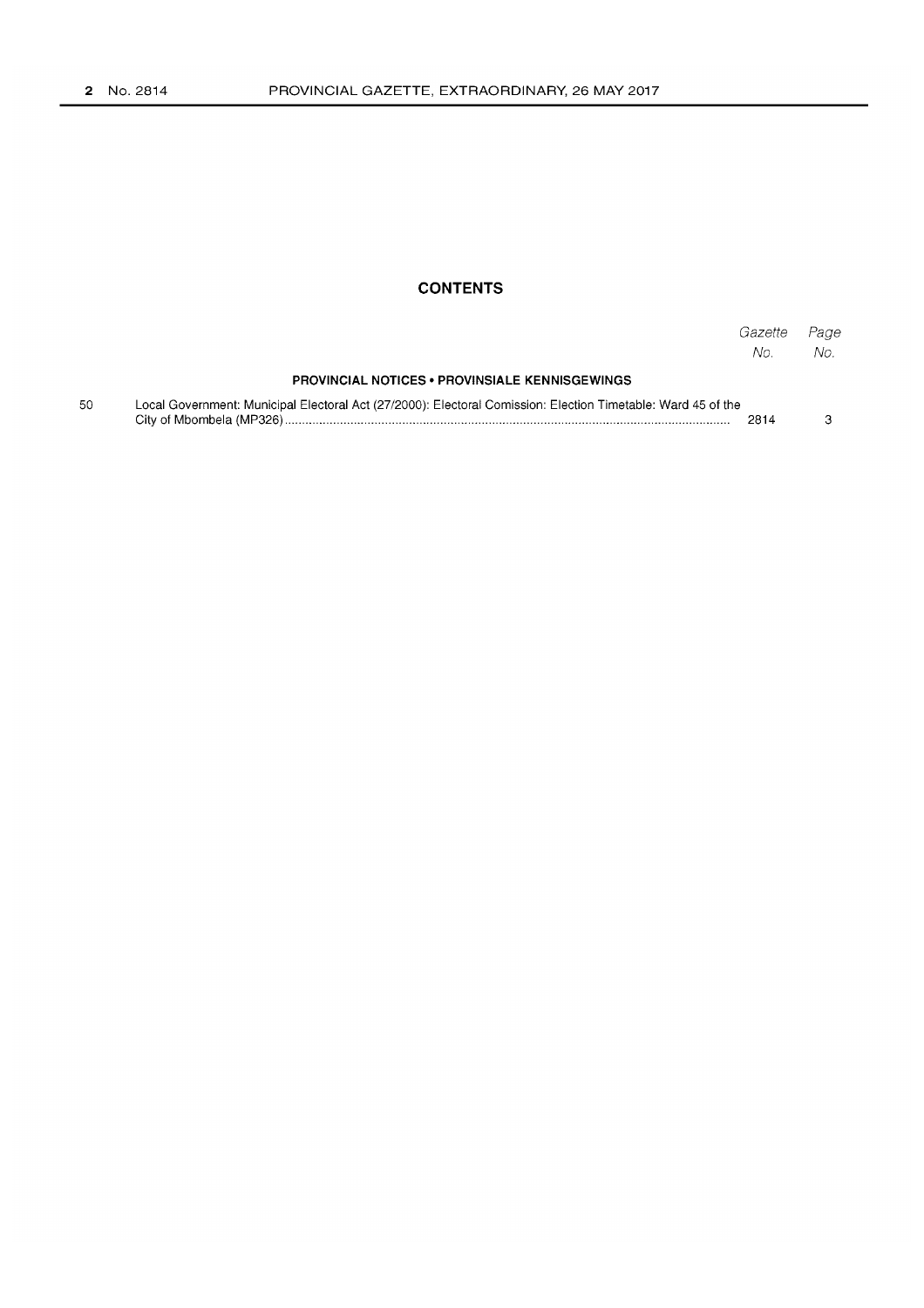# PROVINCIAL NOTICES • PROVINSIALE KENNISGEWINGS

## PROVINCIAL NOTICE 50 OF 2017

# ELECTORAL COMMISSION

## ELECTION TIMETABLE

The Electoral Commission hereby gives notice that it has in terms of section 11 of the Local Government: Municipal Electoral Act, 2000, compiled the election timetable set out below to apply to the municipal by-elections to be held on 14 June 2017 in respect of Ward 45 of the City of Mbombela [MP326] Municipality as proclaimed by Provincial Notice number 37 of 2017 as published in the Provincial Gazette No 2809 of the Mpumalanga Province, dated 12 May 2017. A reference to "section" in this election timetable is a reference to that section in the Local Government: Municipal Electoral Act, 2000 (Act No. 27 of 2000).

## Cut-off time for act to be performed

1 An act required in terms of this Act to be performed by not later than a date in the election timetable must be performed before 17:00 on that date, unless otherwise specified.

### Certification of the voters' roll

2 By 18 May 2017 the chief electoral officer must certify the segments of the voters' roll for the voting districts to be used in the by-elections in terms of section 6(2)(a).

#### Notice that lists of addresses of voting stations are available for inspection

3 By 18 May 2017 the chief electoral officer must give notice that copies of a list of voting stations and their addresses will be available for inspection at the office of the Commission's local representative in terms of section 19(5).

#### Notice of route of mobile voting stations

4 If the Commission decides to use mobile voting stations in the byelections, the Commission must by 26 May 2017 give notice of the route, including the locations and estimated times of stopping of each mobile voting station in terms of section 22(1).